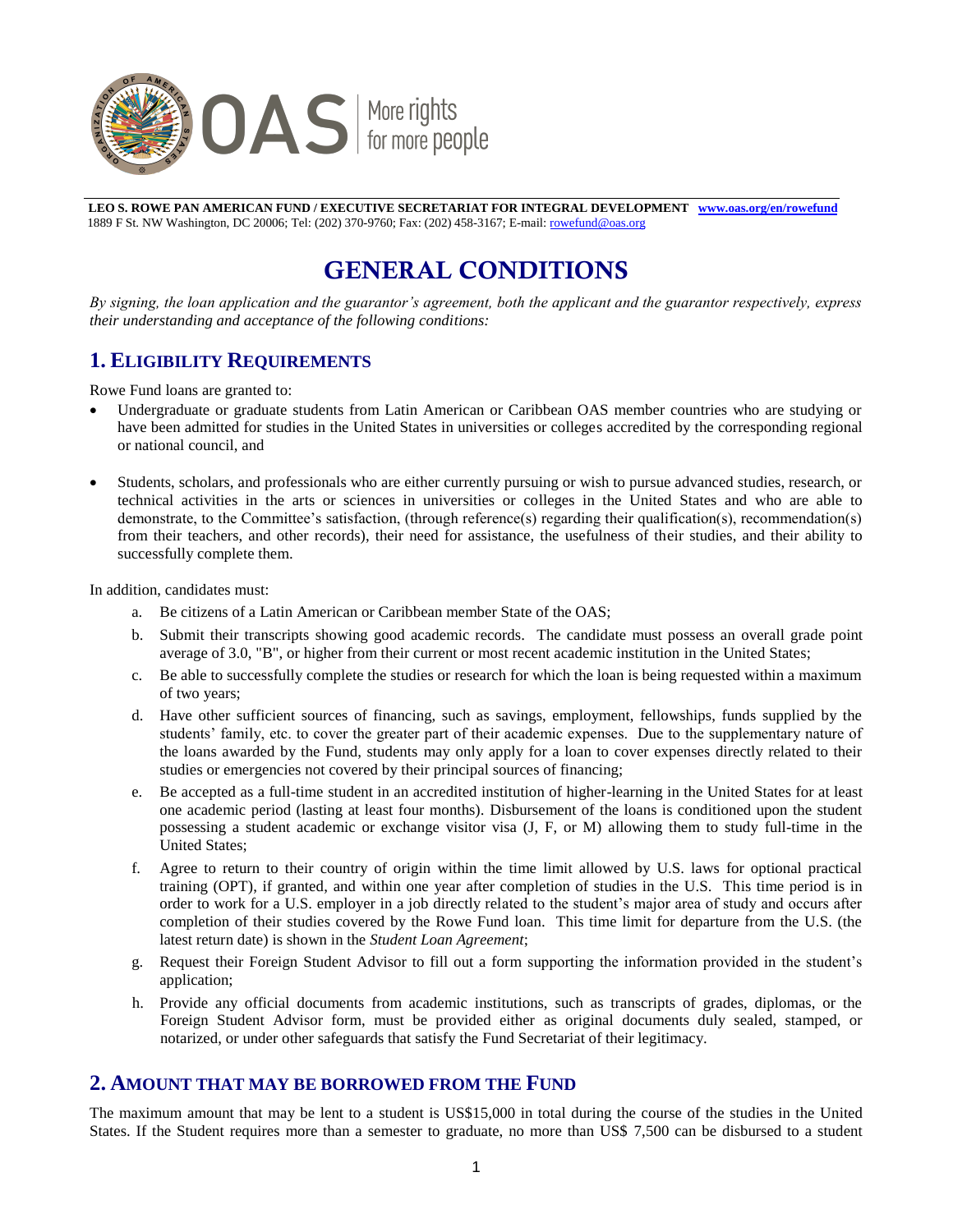during any academic period. Also, from the loan amount, 0.5% will be deducted at the time of disbursement as insurance, so that the loan will be considered fully paid in the event that the student dies before repaying the loan.

## **3. GUARANTOR**

Student loans must be underwritten by a guarantor who signs an agreement pledging to repay the unpaid balance of the debt should the loan recipient default on their payments. Acceptable guarantors may be:

- a. A person, other than a spouse, who is either a citizen or a permanent resident of the United States.
- b. A financial institution, person, or other entity, or mechanism specifically accepted by the Committee as an adequate Guarantor.

#### **4. PROCESSING AND ADDITIONAL CONDITIONS ONCE A LOAN IS APPROVED**

Loan applications are processed by the Secretariat of the Rowe Fund, which reviews the applicant's academic records and financial needs. Once all documents have been received and evaluated, the Secretariat submits the application with recommendations to the Committee. The decision of the Committee, which is final, will be communicated to the applicant by the Secretariat of the Fund. In accepting the loan, the beneficiary and the Guarantor undertake to agree and abide by the terms and conditions of the Loan Agreement entered into with the Fund, thus:

- a. The beneficiary and the guarantor must agree to repay the loan in accordance with the terms and conditions established in the Loan and Guarantor's Agreements. In cases in which unforeseen circumstances prevent the guarantor from completing his or her contractual obligations, the beneficiary is required to notify the Rowe Fund Secretariat and provide another suitable guarantor;
- b. The beneficiary undertakes to apply the amount of the loan to the education-related purposes for which the loan was granted. If the beneficiary fails to do so, or fails to complete the studies for which the loan was granted without a justification approved by the Committee, the Committee reserves the right to demand immediate repayment of the sum(s) advanced to the beneficiary;
- c. The beneficiary must maintain satisfactory academic progress in his/her studies and conduct in accordance with the national, state, and local laws of the United States and in accordance with the code of conduct of the institution at which the beneficiary pursues his/her program of study. If the beneficiary fails to comply with this regulation, the Committee may require immediate and full repayment of the loan;
- d. The beneficiary must promptly submit to the Secretariat of the Fund his/her grades at the end of each academic year. If the beneficiary fails to comply with this regulation, the Committee may require immediate and full repayment of the loan;
- e. Until the loan is fully repaid, the beneficiary shall inform the Committee, in a timely matter, whenever there is a change in the date of his/her graduation or completion of training, his/her immediate work plans, the date of his/her departure from the United States, and his/her guarantor(s)new contact information;
- f. The beneficiary agrees to submit information that may be requested by the Secretariat of the Fund such as contact information, experience as a beneficiary, and career advancement so as to evaluate the effectiveness of the loan program;
- g. The beneficiary agrees to return to his or her country of origin by the expected return date stipulated in the Loan Agreement, which is usually within one year of the expected graduation date of completion of studies covered by the Rowe Fund loan. In the event that a loan recipient fails to return to his/her country within the established one-year time limit, the full outstanding amount of the loan is due immediately;
- h. The beneficiary must abide by U.S. law requiring the return to their country of origin separately and in addition to Rowe Fund requirements. However, an extension of time to stay in the United States granted by the United States Government to students does not in and of itself grant the beneficiary an exception from the requirement of the Rowe Fund to return to his/her country of origin;
- i. The beneficiary and the guarantor must agree to submit to the jurisdiction of the judicial authorities and/or courts of his/her place of residence, and also to the jurisdiction in Washington, D.C., U.S.A., in connection with any legal action, demand, or any claim whatsoever to enforce compliance with the terms of the Loan Agreement. The beneficiary and guarantor must agree that the decision as to jurisdiction shall be the sole choice of the Rowe Fund Committee or its legal representative. The beneficiary and guarantor must agree to obey all notifications, summonses, and other legal procedures necessary for the enforcement of the terms of the Loan Agreement. In addition, the beneficiary and guarantor hereby authorize GS/OAS/OASFCU to request his/her credit report from the credit bureau, as needed, and beneficiary and guarantor shall sign all documents required for making those inquiries. GS/OAS/OASFCU shall keep information obtained by way of those inquiries confidential.